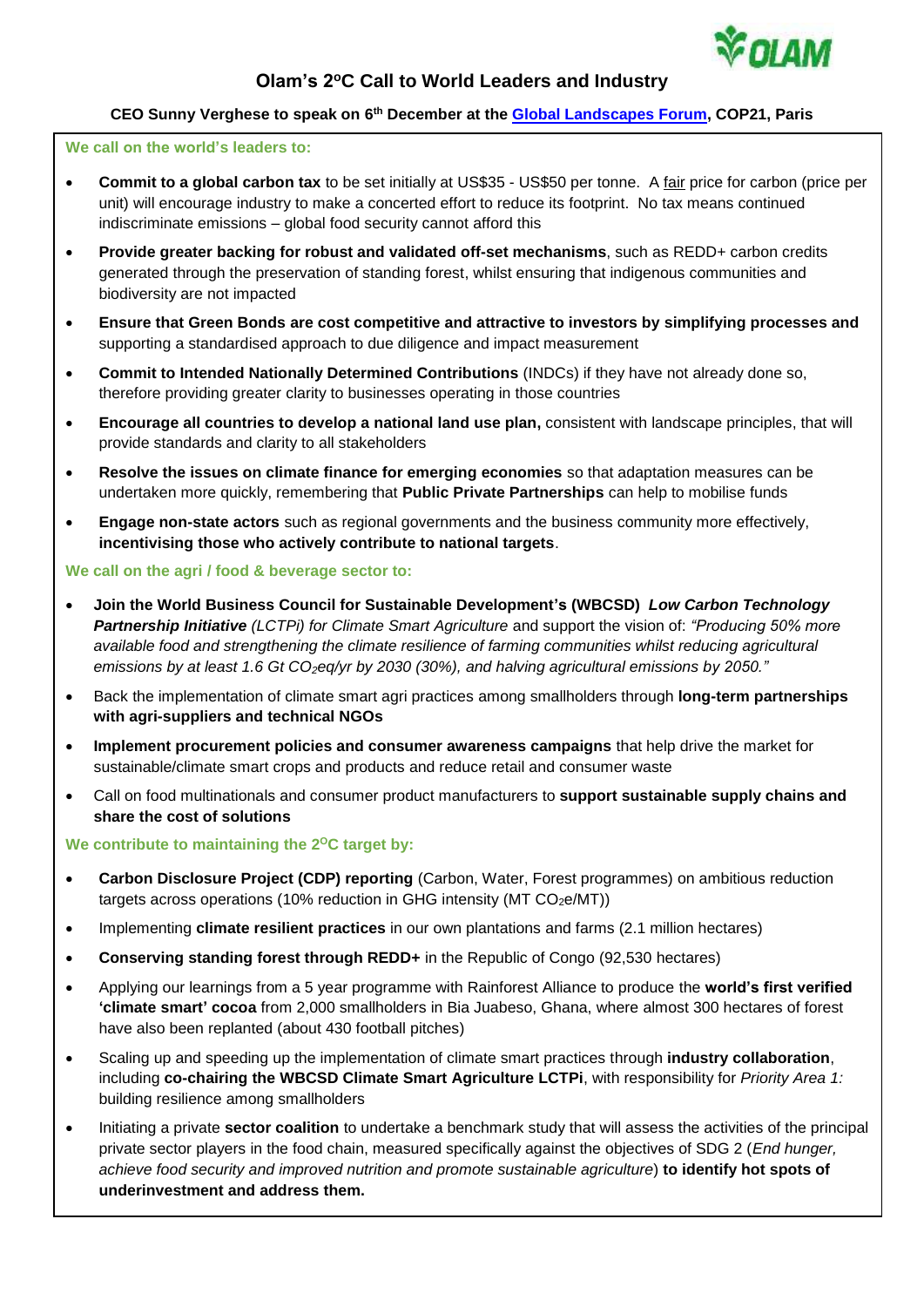# **Recognising our responsibility**

As stated by the Intergovernmental Panel on Climate Change (IPCC), emissions from agriculture, forestry and other land use sectors now represent about 24% of GHG emissions. These emissions come from many sources and processes – the release of nitrous oxide from the use of fertilisers; the release of methane from meat and dairy production; deforestation as farmers seek more land to increase yields; as well as energy and transport emissions. According to CGIAR, "the proportion of emissions from sections of the food chain after food leaves the farm is larger in high-income countries than in lower-income countries. For example, these activities make up some 50% of food system emissions in the United Kingdom (Garnett 2011). Middleincome countries will likely follow this trend in the future".

As one of the world's leading agri-businesses with agriculture, processing and distribution operations, our responsibility is clear. We are already seeing that changing weather patterns are affecting crops and therefore communities. If the issues are not addressed, climate change will impact global food security and prevent "the ending of poverty in all its forms everywhere" as defined by the UN Sustainable Development Goals. This is especially important given that all the 'low hanging fruits' on agricultural productivity have been exhausted with productivity rises averaging just 1.3 per cent a year between 2001 and 2010, and 0.14 per cent a year over the past four years.

Ensuring we and our 3.9 million farmer suppliers, the vast majority of whom are smallholders in emerging markets, are implementing mitigation and adaptation measures to achieve the 2<sup>o</sup>C goal is therefore integral to our strategy.

# **How is Olam contributing to the 2<sup>o</sup>C goal?**

In response to our climate challenges, Olam has prioritised four key activities:

- 1. Reducing GHG emissions intensity from our own farming and processing operations
- 2. Adapting our own farming operations to build in climate resilience, which includes a commitment to forest conservation
- 3. Encouraging our farmer suppliers and logistics providers to reduce their GHG emissions intensity and build in climate resilience
- 4. Collaborating at a sector level to scale up and speed up implementation of climate smart agricultural practices

# **1. Reducing the intensity of GHG emissions from our own farming and processing operations**

While the goal of COP21 is to get an action plan to limit global temperature rise to  $2^{\circ}$ C by 2100, in all likelihood the temperature increase will be higher. Although this may be positive in some regions, it will also bring potentially severe consequences in others. Our challenge is to manage this uncertainty and risk, hence the absolute need to measure, understand and reduce our impact now. Olam has been reporting our GHG emissions, strategies and actions to CDP for the past four years.

- By 2020 we will achieve a 10% reduction in GHG intensity (MT  $CO<sub>2</sub>e/MT$ ) in :
	- Olam-managed plantations, concessions and farms
	- Tier One operations in Olam processing and manufacturing
	- Marine vessels

More detail on our efforts can be found in our [2014 CR&S report](http://49tmko49h46b4e0czy3rlqaye1b.wpengine.netdna-cdn.com/wp-content/uploads/2014/02/Olam-CRS-Report-2014.pdf) but we are proud that we have reduced carbon emissions in Olam-managed plantations, concessions and farms by 18% (CO<sub>2</sub>e/tonne product) and by 6% in processing (CO2e/tonne product) against 2013.

# 2. **Adapting our own farming operations to build in climate resilience**

To ensure both current and future climate change impacts are addressed, our [Plantations Code](http://olamgroup.com/sustainability/codes-policies-2/olam-plantations-code/) includes GHG mitigation actions through energy efficiency and Good Agricultural Practices.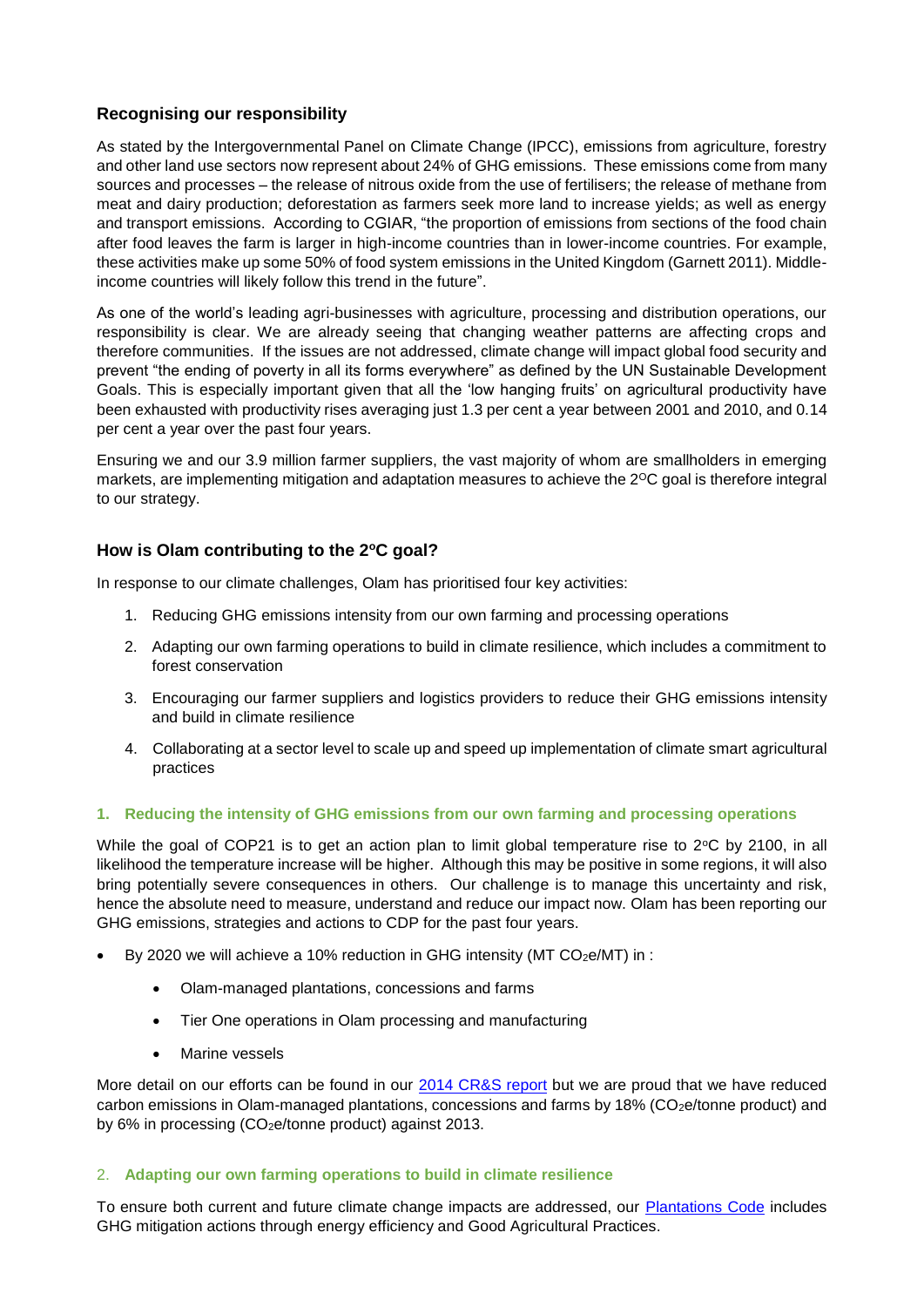Climate smart agri practices, however, cannot be addressed in isolation. Water scarcity and soil degradation are just two of the inter-connected impacts. Nowhere has this been more evident than in California which is in its fourth year of drought. High tech irrigation methods coupled with building soil moisture retention capacity has been essential to improving water usage efficiency in our almond orchards.

With its poor history of causing deforestation, oil palm is rightly under the international spotlight. In this regard, our Commitment to Forest Conservation can be read [here.](http://olamgroup.com/sustainability/codes-policies-2/palm-policy/) Considering all of our palm plantations together, our current assessment is that the Olam Palm Project will be at least climate neutral, if not significantly carbon negative (i.e. net fixation or removal of CO<sub>2</sub> from the atmosphere) over the first 25 to 30 years of the project (based on the RSPO Palm GHG calculator).

# **3. Encouraging our farmer suppliers and logistics providers to improve their GHG emissions intensity and build in climate resilience**

Olam's scope 3 emissions emanating from our suppliers are the major source of emissions associated with our business. Rice cultivation, land use, fertiliser application and ocean logistics are the four main emission sources requiring mitigation.

As one of the world's largest traders of rice, we participate in the [Sustainable Rice Platform \(SRP\),](http://www.sustainablerice.org/) coconvened by the UN Environmental Programme and the [International Rice Research Institute \(IRRI\)](http://irri.org/) to reduce the environmental impact of rice.

We support our farmer suppliers through training in Good Agricultural Practices, such as minimum tillage, efficient fertiliser use and energy efficiency in line with the principles of the [Olam Livelihood Charter](http://olamgroup.com/sustainability/olam-livelihood-charter/) and third party certification schemes.

### *Producing the world's first verified climate smart cocoa*

Olam and Rainforest Alliance's five year landscape level programme in Bia Juabeso, Ghana, has produced the world's first verified climate smart cocoa. The programme focuses on developing an agri business model which breaks the link between cocoa production and deforestation. The partnership has so far trained 2,000 farmers from 34 communities in the voluntary climate module of the Sustainable Agriculture Network (SAN) standards to increase yields without illegal encroachment, while 286 hectares of trees have been planted to reconstitute the forest. Read an article by Rainforest Alliance senior manager Martin Noponen [here.](http://olamgroup.com/blog/supporting-cocoa-smallholders-transcend-boundaries-climate-change-2/)

#### *Realising value from standing forest through carbon credits*

In the Republic of Congo (Brazzaville), CIB manages the world's largest contiguous FSC® certified forestry concession (1.3 million hectares)<sup>i</sup>. In 2012, in partnership with the Government, CIB launched the first REDD+ project in the Congo Basin, protecting 92,530 hectares of High Conservation Value forest in the Pikounda Nord concession. In 2014 the Verified Carbon Standard endorsed the carbon credits for sale. The Republic of Congo asked CIB to be a partner in the project due to its experience in Sustainable Forest Management and REDD+ programmes.

CIB is also supporting the Republic of Congo Government in its submissions to the Forest Carbon Partnership Facility (FCPF), of which the World Bank is a trustee, to develop an Emissions Reduction Programme that will realise value from the country's standing forests and help prevent deforestation. The Government and CIB will be outlining the country's advancement toward implementing REDD+, including its readiness process, in the Blue Zone at COP21 on 4<sup>th</sup> December 2015.

### **4. Collaborating at a sector level to scale up and speed up implementation of climate smart practices**

# *Low Carbon Technology Partnership Initiative (LCTPi)*

Strengthening our commitment to helping smallholders mitigate the impacts of climate change, we have taken a role as co-chair with PepsiCo, Kellogg Company and Monsanto for WBCSD's Low Carbon Technology Partnership Initiative for Climate Smart Agriculture (CSA).

Vision: *"Producing 50% more available food and strengthening the climate resilience of farming communities whilst reducing agricultural emissions by at least 1.6 Gt CO2eq/yr by 2030 (30%) and halving agricultural emissions by 2050."*